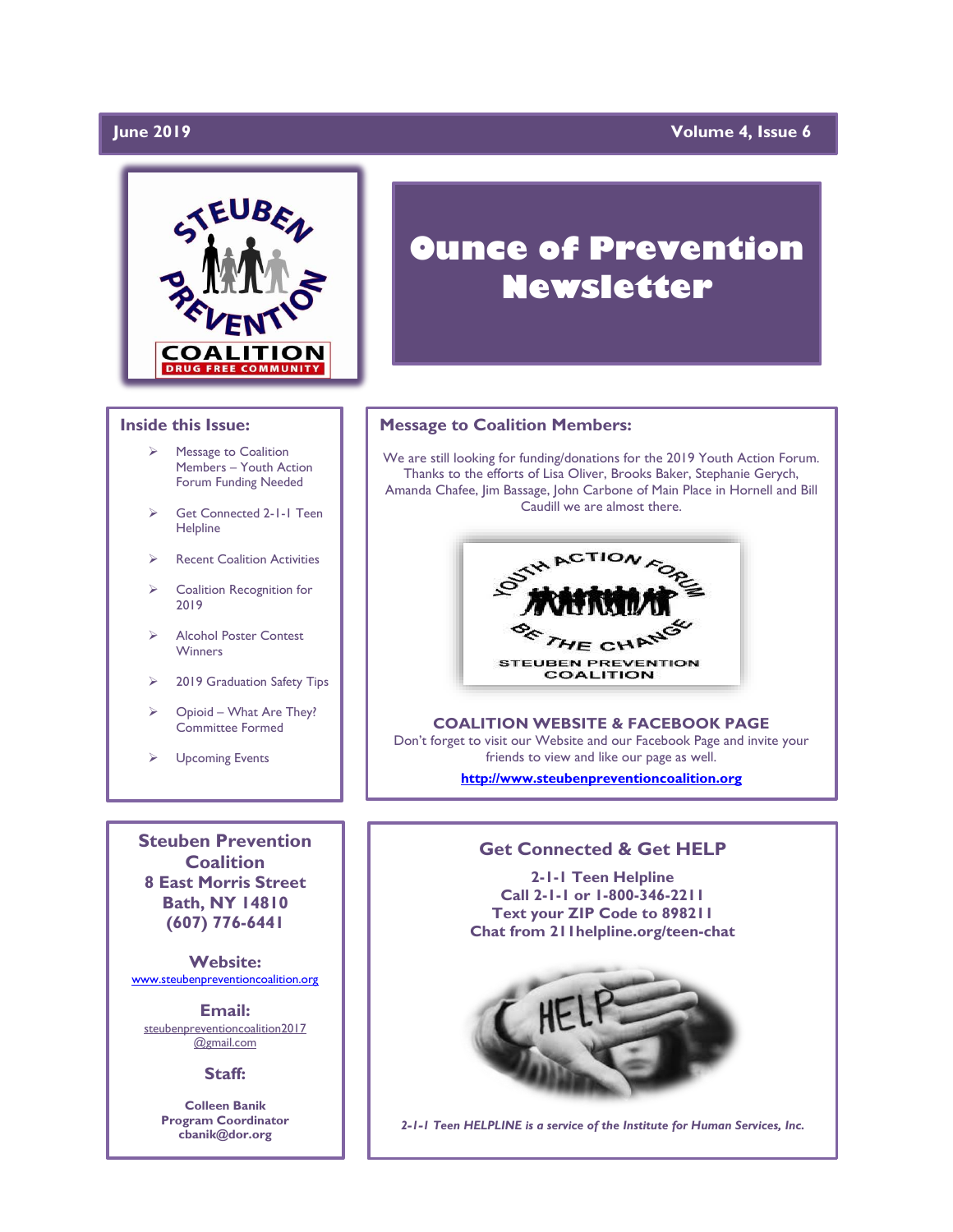### **June 2019 Page 2 Volume 4, Issue 6**

# **Recent Coalition Activities**

The Steuben Prevention Coalition had the opportunity to present to the Corning City Council on May 6, 2019 in support of a resolution in opposition to the legalization of Marijuana in NYS.

We were also invited by Steuben County Legislator Mike Hanna to come and speak to the Urbana Town Board on May 21, 2019 about the Coalition and what we do. This led to a discussion to follow Corning City Council and introduce a resolution in opposition to the legalization of Marijuana in NYS.

Susan Hooker hosted our Hornell Youth Café Conversation at Hornell Concern for Youth on May 31, 2019 serving approximately 40 youth.



The Haverling Girls Group with Evan Czajkowski, Student Leader presented to the Bath Town & Village on May 20, 2019 in an effort to have Drug Free Zone Signs installed in 4 identified parks/playgrounds in Bath. Out of this presentation additional locations were established.



Prom & Graduation Safety Awareness Events coordinated by the Steuben County Sheriff's Office and STOP DWI NY were held in Bath, Hornell and Wayland-Cohocton School **Districts** 

# **Mid – Year Coalition Recognition!**

We would like to extend a very special thank you to our active Coalition members who have gone over and above meeting attendance! This participation is greatly needed in order for the Coalition to remain sustainable.

**Pam Aini** – Prom/Grad Safety Awareness Event Coordination

**Dean Swan** – Prom/Grad Safety Awareness Event Participation and Youth Retreat Presentation

**Brooks Baker** – Youth Action Forum Donation and Prom/Graduation Safety Awareness Event Participation

**Hilda Lando** – "A LITTLE OF EVERYTHING" Funding Solicitation – Event Participation – Legislative Networking

**Susan Hooker** – Youth Café Conversation Hosting – UAD Task Force Table Tent Creation – TIPS Training Solicitation

**Lisa Oliver** – Youth Café Conversation Participation – Youth Recruitment – Funding Solicitation – Sticker Shock Coordination

**Doug Jones** – APS Survey Analyzing & Data Report Creation

**Mike Foster** – Town Hall Meeting Participation and Speaking

**Kyle King** – "A LITTLE OF EVERYTHING" – Research - Printing – Project Creations, Event Participation, Coalition Networking

**Bill Rosettie** – Researching

**Samantha White** – Retreat Participation – Coalition Networking

**Hillary Anderson** – Training Opportunities – APS Survey Creation, Distribution and Analyzing – Coalition Networking

**Jim Allard** – Event Speaking

**Krystle Blencowe** – School Dist. Networking & Coalition Networking

**Heidi Burns** – PSA Contest Class Participation – Sticker Shock

**Hank Chapman** – Legislative Networking

**Bill Caudill** – Youth Funding Assistance

**Paul Shephard** – Youth Café Conversation Participation – Youth PSA **Creation** 



# **Trophy High Members**

- **Hilda Lando**
- **Kyle King**
- **Susan Hooker**
- **Lisa Oliver**
-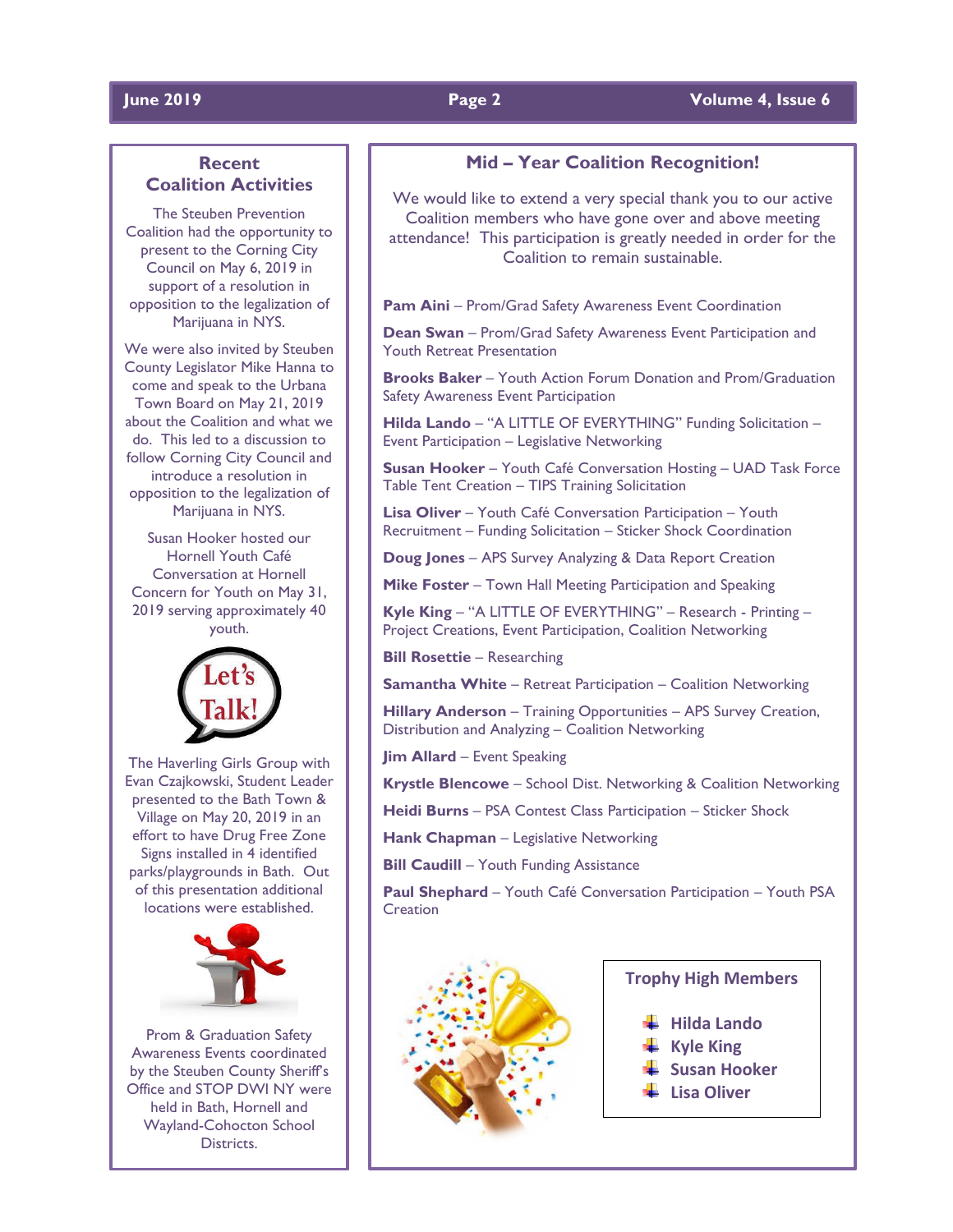# **June 2019 Page 3 Volume 4, Issue 6**

# **2019 Alcohol Poster Contest Winners**

The Steuben Prevention Coalition's Underage Drinking Task Force once again sponsored a countywide alcohol poster contest for youth in grades 5, 6 & 7. This was done during the month of April to promote National Alcohol Awareness Month. The youth were asked to develop posters that would provide anti-drinking messages to their peers. Prizes were awarded to first, second and third place.



1 st Prize – Tristen Carney Jasper-Troupsburg – 6<sup>th</sup> Grade

2<sup>nd</sup> Prize – Kaitlin Dewert Jasper-Troupsburg – 6<sup>th</sup> Grade

3<sup>rd</sup> Prize - Alyssa Smith Bath-Haverling - 7<sup>th</sup> Grade



**THANK YOU SAY2 – Trophy Donations Christine's Upholstery – T-shirt Creation & Funding Assistance**



### **HAPPY GRADUATION – CLASS OF 2019**

**Be in your chair on Graduation Day**



### **Graduation Safety Tips for Parents:**

- 1. Require adult supervision at every celebration your child attends.
- 2. Know who will be driving your child to and from the party.
- 3. Remind your children that, under any circumstance, you will be there to pick them up or help them.
- 4. Ask questions and keep in contact with your child while they are out.
- 5. Set a curfew and give your child rules that they must follow.

#### **Graduation Safety Tips for Graduates:**

- 1. Never drink and drive or get in the car with anyone under the influence.
- 2. Remember you can always say "no" and do not have to do anything you do not want to do.
- 3. Be responsible.
- 4. Watch out for your friends and have them do the same for you.
- 5. Never be afraid to call your parents or a trusted adult.